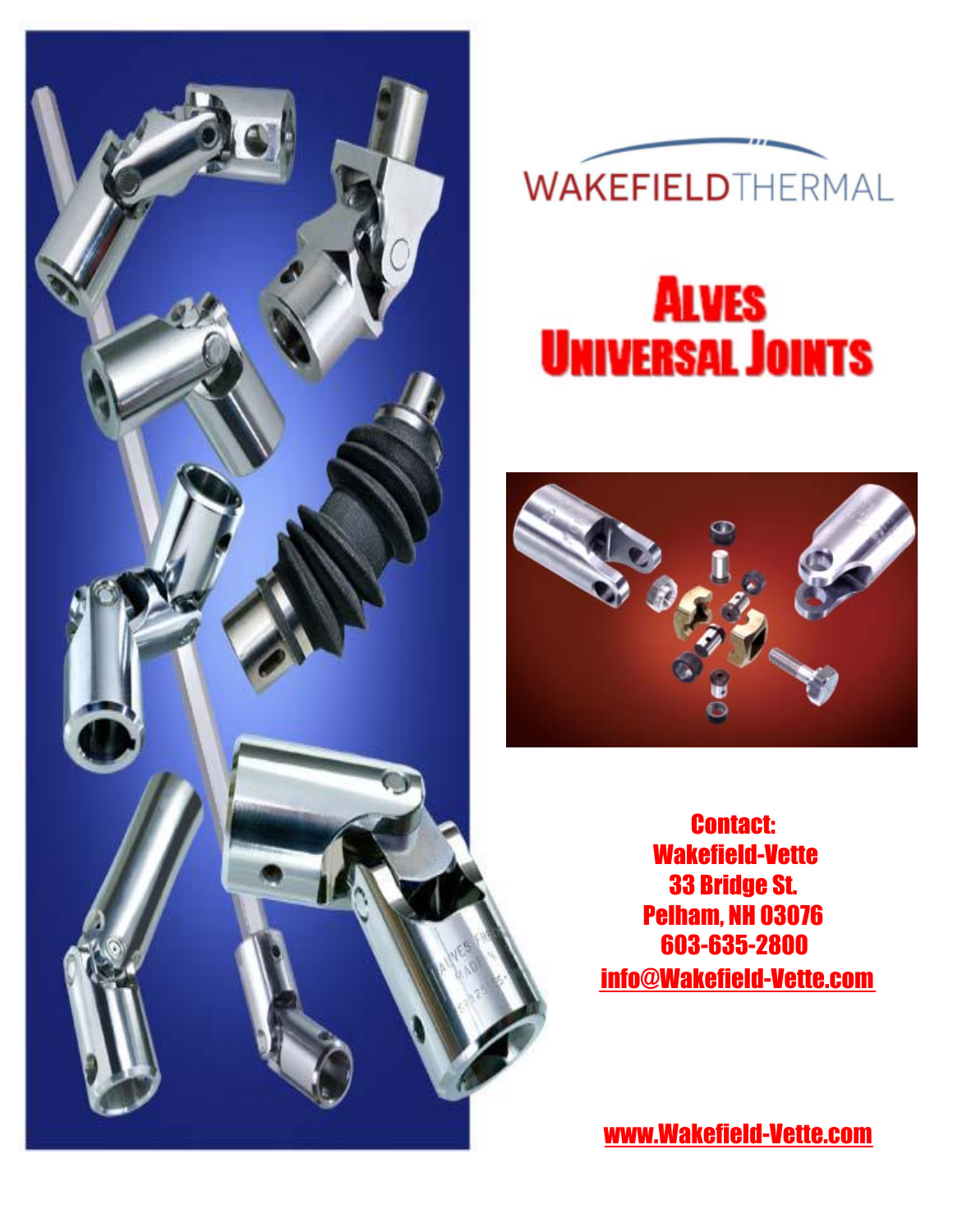**Alves Blue Block Universal Joints…** *split block design makes the difference…*

**Built Better and cost less… the ultimate products in motion linkage. All wear parts are heat treated for increased life. The**  *split block* **design provides a positive lubrication reservoir for long life and low wear. The pins move resistance free within the bushings, while the bushings remained fixed with the yokes. Standard joints produced from high- grade alloy steel for extra durability and each part of the same joint is completely interchangeable. All parts are produced to extremely close tolerances, and fitted exactly to meet the most rigid backlash requirements. The Blue Block design is available in stainless steel, with keyways** 

**and with many custom configurations. Protective coverings are also available for use in contaminated atmospheres.** 







| OIL<br>FLOW |
|-------------|
|             |
|             |
|             |

**Note how the unique construction of the split block forms a lubrication chamber. The oil enters through the oil hole in one pin and into the reservoir. As the speed is increased, oil is thrown centrifugally to thoroughly lubricate each pin and bushing.**

|                | <b>Single Joints</b>                                                        | <b>SPECIFICATIONS OF STANDARD JOINTS</b> |                |                |                                          |              |               |                 |  |
|----------------|-----------------------------------------------------------------------------|------------------------------------------|----------------|----------------|------------------------------------------|--------------|---------------|-----------------|--|
| <b>CAT</b>     | <b>CAT</b>                                                                  | A                                        | в              | D              | D                                        | C            | <b>APPROX</b> | <b>STATIC</b>   |  |
| <b>NO</b>      | <b>NO</b>                                                                   | O.D.                                     | <b>LENGTH</b>  | <b>BORE</b>    | <b>MAX BORE</b>                          | <b>HOLE</b>  | <b>WEIGHT</b> | <b>BREAKING</b> |  |
| <b>SOLID</b>   | <b>BORED</b>                                                                | $\bf{0}$                                 |                | 0.002          | 0.002                                    | <b>DEPTH</b> | <b>LBS</b>    | <b>TORQUE</b>   |  |
| <b>HUBS</b>    | <b>HUBS</b>                                                                 | $-0.015$                                 | $+ 1/32$       | $-0.001$       | $-0.001$                                 | X            |               | <b>INCH/LBS</b> |  |
| <b>BS-375</b>  | <b>BB-375</b>                                                               | 3/8                                      | $1 - 3/4$      | 3/16           | 1/4                                      | 19/32        | .09           | 150             |  |
| <b>BS-500</b>  | <b>BB-500</b>                                                               | 1/2                                      | $\mathfrak{p}$ | 1/4            | 3/8                                      | 19/32        | .12           | 410             |  |
| <b>BS-625</b>  | <b>BB-625</b>                                                               | 5/8                                      | $2 - 1/4$      | 5/16           | 1/2                                      | 23/32        | .25           | 890             |  |
|                |                                                                             |                                          |                |                | <b>ABOVE JOINTS DO NOT HAVE BEARINGS</b> |              |               |                 |  |
| <b>BS-750</b>  | <b>BB-750</b>                                                               | 3/4                                      | $2 - 11/16$    | 3/8            | 5/8                                      | 7/8          | 0.31          | 1,500           |  |
| <b>BS-875</b>  | <b>BB-875</b>                                                               | 7/8                                      | 3              | 7/16           | 11/16                                    | 1            | 0.5           | 1,650           |  |
| <b>BS-1000</b> | <b>BB-1000</b>                                                              |                                          | $3 - 3/3$      | 1/2            | 3/4                                      | $1 - 1/8$    | 0.62          | 3,000           |  |
| <b>BS-1125</b> | <b>BB-1125</b>                                                              | $1 - 1/8$                                | $3 - 1/2$      | 9/16           | 7/8                                      | $1 - 1/8$    | 0.87          | 3,500           |  |
| <b>BS-1250</b> | <b>BB1520</b>                                                               | $1 - 1/4$                                | $3 - 3/4$      | 5/8            | 1                                        | $1 - 1/8$    | 1.13          | 5,400           |  |
| <b>BS-1500</b> | <b>BB-1500</b>                                                              | $1 - 1/2$                                | $4 - 1/4$      | 3/4            | $1 - 1/8$                                | $1 - 1/8$    | 1.75          | 8,800           |  |
| <b>BS-1750</b> | <b>BB-1750</b>                                                              | $1 - 3/4$                                | 5              | 7/8            | $1 - 1/4$                                | $1 - 7/16$   | 2.93          | 14,500          |  |
| <b>BS-2000</b> | <b>BB-2000</b>                                                              | $\overline{2}$                           | 6              |                | $1 - 1/2$                                | $1 - 13/16$  | 4.5           | 22,000          |  |
| <b>BS-2500</b> | <b>BB-2500</b>                                                              | $2 - 1/2$                                | $\overline{7}$ | $1 - 1/4$      | 13/4                                     | $1 - 7/8$    | 7.25          | 31,500          |  |
| <b>BS3000</b>  | <b>BB-3000</b>                                                              | 3                                        | 9              | $1 - 1/2$      | $\overline{2}$                           | $2 - 15/16$  | 15.5          | 55,000          |  |
| <b>BS-4000</b> | <b>BB-4000</b>                                                              | 4                                        | $10 - 5/8$     | $\overline{2}$ | $2 - 1/2$                                | $3 - 1/2$    | 35.5          | 127,000         |  |
|                | <b>OUBLE U-JOINTS FOR MORE ANGULAR FLEXIBILITY AVAILABLE IN ABOVE SIZES</b> |                                          |                |                |                                          |              |               |                 |  |

#### Repair Kits

**Alves on site repair kits can be used to repair any size Blue Block U-Joint, Each kit contains (4) bushings, (3) solid bushing pins, (1) oilier bushing pin, (2) centering blocks, (1) nut and (1) bolt** 



#### **OIL FLOW SYSTEM**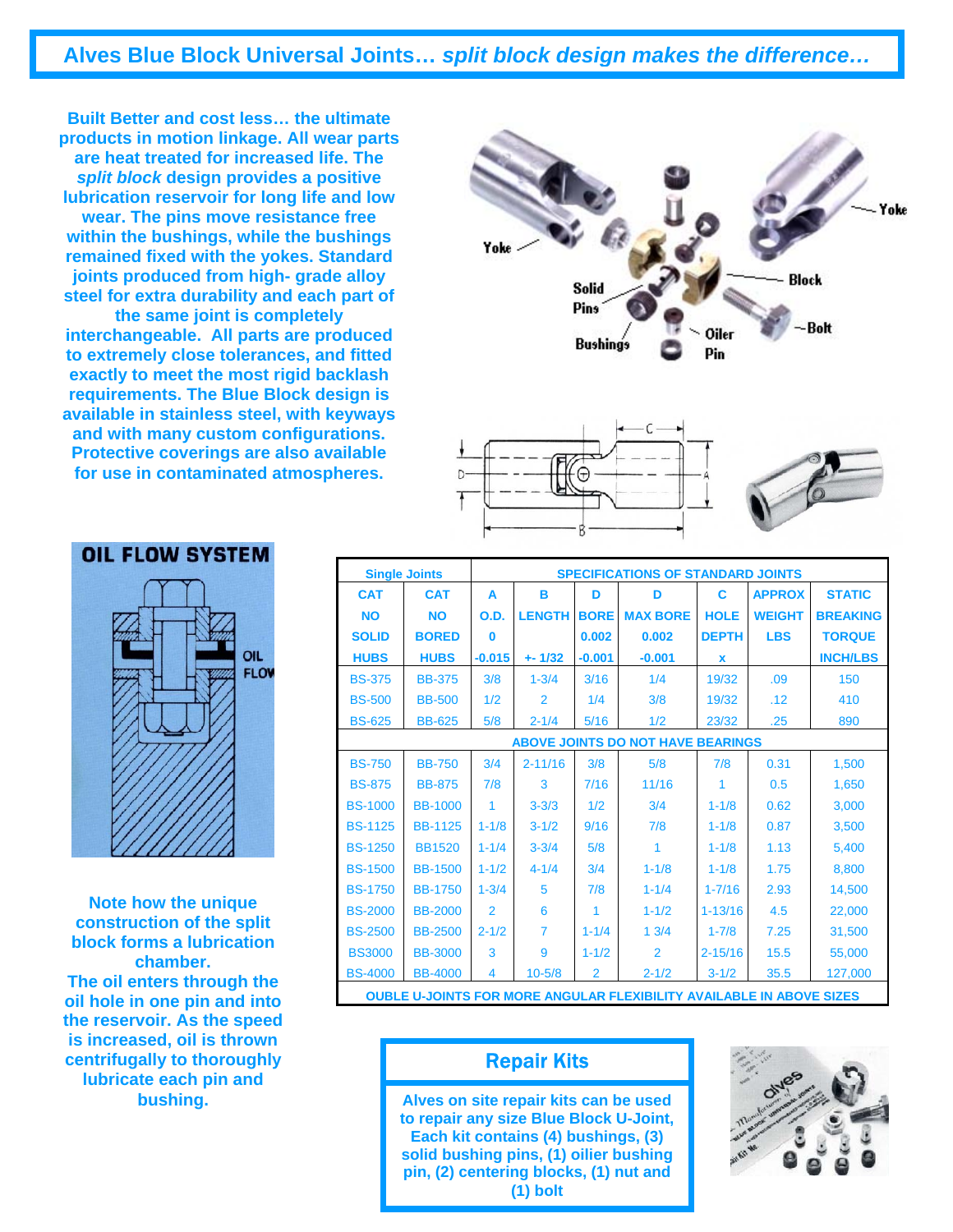### **Alves Solid Block Universal Joints**

**Standard pin and block type manufactured from high-grade alloy steel for extra durability, strength and long life. Ideal for angles up to 25 degrees and speeds to 1750 rpm. Available for greater angles and higher speeds; with heat-treated yokes and matched components for heavy-duty applications; and with round, hex, splined, or keyway bores. Also available in stainless steel alloys, bronze and other materials for corrosive, sanitation or similar applications.** 





**Connects two Blue Block, Hex Block or Solid Block Joints to compensate for shaft separation and parallel misalignment. Available with round hex, splined or keyway bores. Catalog numbers in table are for Blue Block style, Butt type. Consult factory for Hex and Solid Block styles, Shaft and Center Types, and for spring loaded assemblies, such as those used for multi-spindle drills.** 



#### Qualified to MIL-U-20625A, Other MIL Specs On Request





| <b>Single Joints</b> |                | <b>Specifications Of Standard Joints</b> |                |                |                                                                             |              |               |                 |
|----------------------|----------------|------------------------------------------|----------------|----------------|-----------------------------------------------------------------------------|--------------|---------------|-----------------|
| <b>CAT</b>           | <b>CAT</b>     | A                                        | в              | D              | D                                                                           | C            |               | <b>STATIC</b>   |
| <b>NO</b>            | <b>NO</b>      | O.D.                                     | <b>LENGTH</b>  | <b>BORE</b>    | <b>MAX BORE</b>                                                             | <b>HOLE</b>  | <b>APPROX</b> | <b>BREAKING</b> |
| <b>SOLID</b>         | <b>BORED</b>   | n                                        |                | 0.002          | 0.002                                                                       | <b>DEPTH</b> | <b>WEIGHT</b> | <b>TORQUE</b>   |
| <b>HUBS</b>          | <b>HUBS</b>    | $-0.015$                                 |                | $-0.001$       | $-0.001$                                                                    | 0.03125      | <b>LBS</b>    | <b>INCH/LBS</b> |
| <b>SS-375</b>        | <b>SB-375</b>  | 3/8                                      | $1 - 3/1$      | 3/16           | 1/1                                                                         | 19/32        | 0.09          | 150             |
| <b>SS-500</b>        | <b>SB-500</b>  | 1/2                                      | $\overline{2}$ | 1/4            | 3/8                                                                         | 19/32        | 0.12          | 410             |
| <b>SS-625</b>        | <b>SB-625</b>  | 5/8                                      | $2 - 1/4$      | 5/16           | 1/2                                                                         | 23/32        | 0.25          | 890             |
| <b>SS-750</b>        | <b>SB-750</b>  | 3/4                                      | $2 - 11/16$    | 3/8            | 5/8                                                                         | 7/8          | 0.31          | 1,500           |
| <b>SS-875</b>        | <b>SB-875</b>  | 7/8                                      | 3              | 7/16           | 11/16                                                                       | 1            | 0.5           | 1,650           |
| SS-1000              | <b>SB-1000</b> | 1                                        | $3 - 3/8$      | 1/2            | 3/4                                                                         | $1 - 1/8$    | 0.62          | 3,000           |
| SS-1125              | <b>SB-1 25</b> | $1 - 1/8$                                | $3 - 1/2$      | 9/16           | 7/8                                                                         | $1 - 1/8$    | 0.87          | 3,500           |
| SS-1250              | <b>SB-1250</b> | $1 - 1/4$                                | $3 - 3/4$      | 5/8            | 1                                                                           | $1 - 1/8$    | 1.13          | 5.400           |
| <b>SS-1500</b>       | <b>SB-1500</b> | $1 - 1/2$                                | $4 - 1/4$      | 3/4            | $1 - 1/8$                                                                   | $1 - 1/8$    | 1.75          | 8,800           |
| <b>SS-1750</b>       | <b>SB-1750</b> | $1 - 3/4$                                | 5              | 7/8            | $1 - 1/4$                                                                   | $1 - 7/16$   | 2.93          | 14,500          |
| <b>SS-2000</b>       | <b>SB-2000</b> | $\overline{2}$                           | 6              | 1              | $1 - 1/2$                                                                   | $1 - 13/16$  | 4.5           | 22,000          |
| <b>SS-2500</b>       | <b>SB-2500</b> | $2 - 1/2$                                | $\overline{7}$ | $1 - 1/4$      | $1 - 3/4$                                                                   | $1 - 7/8$    | 7.25          | 31,500          |
| <b>SS-3000</b>       | <b>SB-3000</b> | 3                                        | 9              | $1 - 1/2$      | $\overline{2}$                                                              | $2 - 15/16$  | 15.5          | 55,000          |
| <b>SS-4000</b>       | <b>SB-4000</b> | 4                                        | $10 - 5/8$     | $\overline{2}$ | $2 - 1/2$                                                                   | $3 - 1/2$    | 35.5          | 127,000         |
|                      |                |                                          |                |                | <b>DOUBLE U JOINTS FOR MORE ANGULAR FLEXIBILITY AVAILABLE IN BOTH SIZES</b> |              |               |                 |

#### **Alves** *"Double"* **Universal Joints**

| <b>SINGLE JOINTS</b>                                                                                                 |                  | <b>SPECIFICATIONS OF STANDARD JOINTS</b> |                |                |                |              |               |  |
|----------------------------------------------------------------------------------------------------------------------|------------------|------------------------------------------|----------------|----------------|----------------|--------------|---------------|--|
| <b>CAT</b>                                                                                                           | <b>CAT</b>       | A                                        | B              | D              | <b>DEPTH</b>   | $\mathsf{C}$ | <b>APPROX</b> |  |
| <b>NO</b>                                                                                                            | <b>NO</b>        | O.D.                                     | <b>LENGTH</b>  | <b>BORE</b>    | <b>MAX</b>     | <b>HOLE</b>  | <b>WEIGHT</b> |  |
| <b>SOLID</b>                                                                                                         | <b>BORED</b>     | $+.000$                                  |                | $+.002$        | <b>BORE</b>    | <b>DEPTH</b> | <b>LBS</b>    |  |
| <b>HUBS</b>                                                                                                          | <b>HUBS</b>      | $-0.015$                                 | $+1/32$        | $-.001$        | $+.002$        | $+1/32$      |               |  |
| <b>BS-375 -D</b>                                                                                                     | <b>BB-375 -D</b> | 3/8                                      | $3 - 1/2$      | 3/16           | 1/4            | 19/32        | .13           |  |
| <b>BS-500 -D</b>                                                                                                     | <b>BB-500 -D</b> | 1/2                                      | 4              | 1/4            | 3/8            | 19/32        | .20           |  |
| <b>BS-625 -D</b>                                                                                                     | <b>BB-625 -D</b> | 5/8                                      | $4 - 1/2$      | 1/2            | 1/2            | 23/32        | .40           |  |
| <b>ABOVE JOINTS DO NOT HAVE BEARINGS</b>                                                                             |                  |                                          |                |                |                |              |               |  |
| <b>BS-750 -D</b>                                                                                                     | <b>BB-750-D</b>  | 3/4                                      | $5 - 3/8$      | 3/8            | 5/8            | 7/8          | .56           |  |
| <b>BS-875 -D</b>                                                                                                     | <b>BB-875-D</b>  | 7/8                                      | 6              | 7/16           | 11/16          | 1            | .87           |  |
| <b>BS-1000-D</b>                                                                                                     | <b>BB-1000-D</b> | 1                                        | $6 - 3/4$      | 1/2            | 3/4            | $1 - 1/8$    | 1.17          |  |
| <b>BS-1125-D</b>                                                                                                     | <b>BB-1125-D</b> | $1 - 1/8$                                | $\overline{7}$ | 9/16           | 7/8            | $1 - 1/8$    | 1.58          |  |
| <b>BS-1250D</b>                                                                                                      | <b>BB-1250-D</b> | $1 - 1/4$                                | $7 - 1/2$      | 5/8            | 1              | $1 - 1/8$    | 2.07          |  |
| <b>BS-1500-D</b>                                                                                                     | <b>BB-1500-D</b> | $1 - 1/2$                                | $8 - 1/2$      | 3/4            | $1 - 1/8$      | $1 - 1/8$    | 3.25          |  |
| <b>BS-1750-D</b>                                                                                                     | <b>BB-1750-D</b> | $1 - 3/4$                                | 10             | 7/8            | $1 - 1/4$      | $1 - 7/16$   | 5.43          |  |
| <b>BS-2000-D</b>                                                                                                     | <b>BB-2000-D</b> | $\overline{2}$                           | 12             | 1              | $1 - 1/2$      | $1 - 13/16$  | 8.00          |  |
| <b>BS-2500-D</b>                                                                                                     | <b>BB-2500-D</b> | $2 - 1/2$                                | 14             | $1 - 1/4$      | $1 - 0/4$      | $1 - 7/8$    | 14.45         |  |
| <b>BS-3000-D</b>                                                                                                     | <b>BB-3000-D</b> | 3                                        | 18             | $1 - 1/22$     | $\overline{2}$ | $2 - 15/16$  | 28.50         |  |
| <b>BS-4000-D</b>                                                                                                     | <b>BB-4000-D</b> | 4                                        | $21 - 1/4$     | $\overline{2}$ | $2 - 1/2$      | $3 - 1/2$    | 63.00         |  |
| .<br>the contract of the contract of the contract of the contract of the contract of the contract of the contract of |                  |                                          |                |                |                |              |               |  |

*Note: Both input and output speeds are near constant velocity.*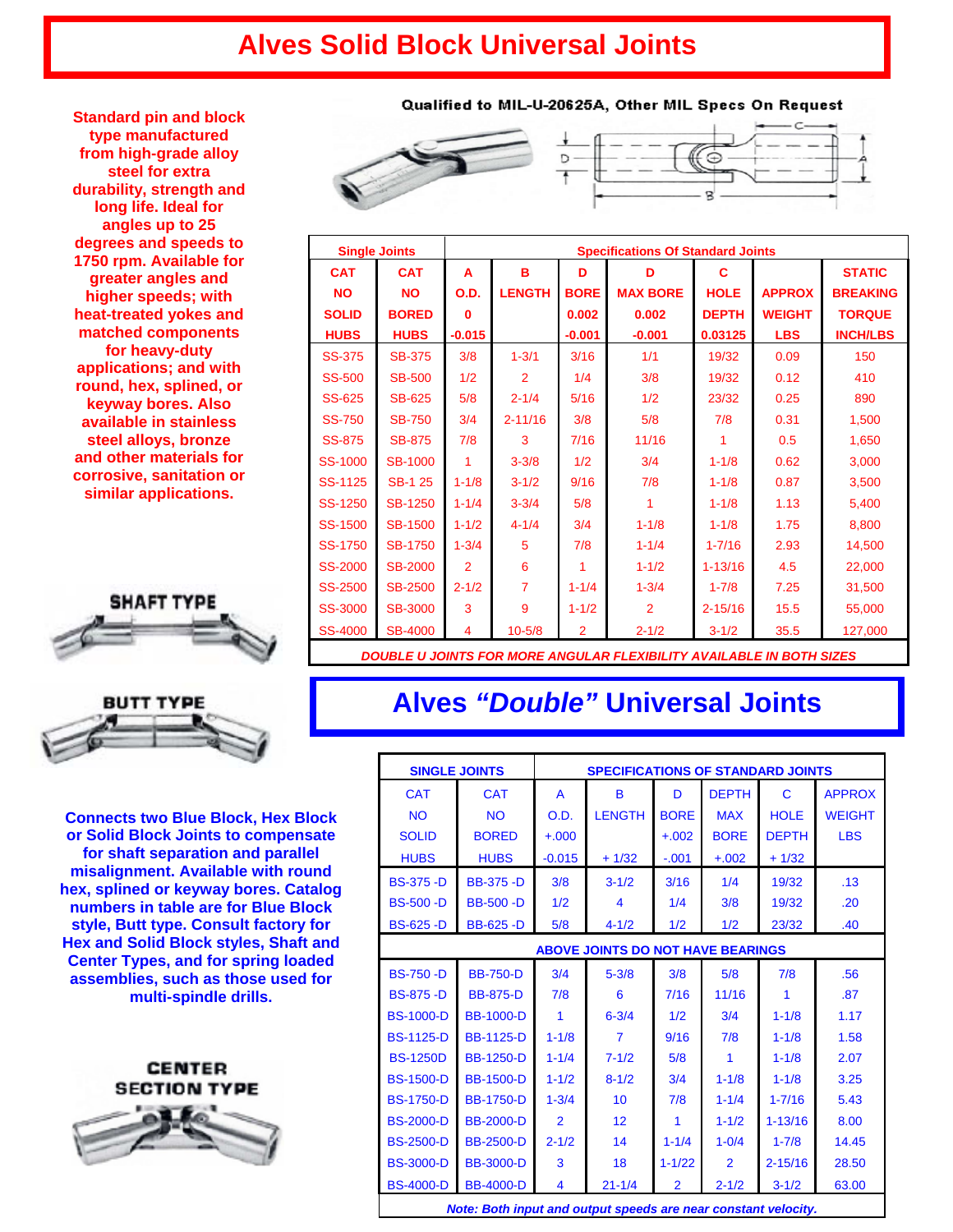### **Alves Low Cost, Self Lubricating, Hex Block Universal Joint**



|                | <b>SINGLE JOINTS</b>                                                  | <b>SPECIFICATIONS OF STANDARD</b> |               |             |                 |              |              |                      |  |
|----------------|-----------------------------------------------------------------------|-----------------------------------|---------------|-------------|-----------------|--------------|--------------|----------------------|--|
| <b>CAT</b>     | <b>CAT</b>                                                            | A                                 | в             | D           | D               | C            |              |                      |  |
| <b>NO</b>      | <b>NO</b>                                                             | O.D                               | <b>LENGTH</b> | <b>BORE</b> | <b>MAX BORE</b> | <b>HOLE</b>  |              | <b>APPROX WEIGHT</b> |  |
| <b>SOLID</b>   | <b>BORED</b>                                                          | $\bf{0}$                          |               | 0.002       | 0.002           | <b>DEPTH</b> |              | <b>IN LBS</b>        |  |
| <b>HUBS</b>    | <b>HUBS</b>                                                           | $-0.015$                          | $+1/32$       | $-0.001$    | $-0.001$        | $+1/32$      | <b>SOLID</b> | <b>BORED</b>         |  |
| <b>HS-625</b>  | <b>HB-625</b>                                                         | 5/8                               | $2 - 1/4$     | 5/16        | 1/2             | 51/64        | 19           | 15                   |  |
| <b>HS-750</b>  | <b>HB-750</b>                                                         | 3/4                               | $2 - 11/16$   | 3/8         | 5/8             | 31/32        | 31           | 25                   |  |
| <b>HS-875</b>  | <b>HB-875</b>                                                         | 7/8                               | 3             | 7/16        | $11 - 16$       | $1 - 5/64$   | 46           | 32                   |  |
| <b>HS-1000</b> | <b>HB-1000</b>                                                        |                                   | $3 - 3/8$     | 1/2         | 3/4             | $1 - 11/16$  | 67           | 61                   |  |
| <b>HS-1250</b> | <b>HB-1250</b>                                                        | $1 - 1/4$                         | $3 - 3/4$     | 5/8         |                 | $2 - 1/4$    | 1.17         | 90                   |  |
|                | DOUBLE U-JOINTS FOR MORE ANGULAR FLEXIBILITY AVAILABLE IN ABOVE SIZES |                                   |               |             |                 |              |              |                      |  |

**An inexpensive riveted joint, designed for low torque…manual, intermittent or light duty. Unique center block is produced from out own proprietary powdered metal formulation and sintering process. With its own selfcontained oil supply the block not only acts as a carrying member for the cross-pins, but are also as a continuous lubricates bearing block. As a result, the Hex Block Joint lasts longer than other comparable units and is ideal for applications where oiling is required but impractical because of the universal joint location. Maximum operating angle on standard models is 35 degrees. Hex Block Joints can be special ordered for greater angles and** 

**other characteristics.** 

### **Alves Needle Bearing Universal Joints**

|                  | <b>SINGLE JOINTS</b> | <b>SPECIFICATIONS OF STANDARD JOINTS</b> |               |             |                 |              |              |               |  |
|------------------|----------------------|------------------------------------------|---------------|-------------|-----------------|--------------|--------------|---------------|--|
| <b>CAT</b>       | <b>CAT</b>           | А                                        | в             | D           | D               | С            |              |               |  |
| <b>NO</b>        | <b>NO</b>            | O.D                                      | <b>LENGTH</b> | <b>BORE</b> | <b>MAX BORE</b> | <b>HOLE</b>  |              | <b>APPROX</b> |  |
| <b>SOLID</b>     | <b>BORED</b>         | 0                                        |               | 0.002       | 0.002           | <b>DEPTH</b> | <b>SWING</b> | <b>WEIGHT</b> |  |
| <b>HUBS</b>      | <b>HUBS</b>          | $-0.015$                                 | $+1/32$       | $-0.001$    | $-0.001$        | $+1/32$      | <b>DIA</b>   | <b>LBS</b>    |  |
| <b>BS-750-N</b>  | <b>BB-750-N</b>      | 3/4                                      | $2 - 1/4$     | 5/16        | 1/2             | 51/64        | 7/8          | 15            |  |
| <b>BS-1000-N</b> | <b>BB-1000-N</b>     | 1                                        | $2 - 11/16$   | 3/8         | 5/8             | 31/32        | $1 - 1/8$    | 25            |  |
| <b>BS-1250-N</b> | <b>BB-1250-N</b>     | $1 - 1/4$                                | 3             | 7/16        | 11/16           | $1 - 5/64$   | $1 - 1/8$    | 32            |  |
| <b>BS-1500-N</b> | <b>BB-1500-N</b>     | $1 - 1/2$                                | $3 - 3/8$     | 1/2         | 3/4             | $1 - 13/64$  | $1 - 1/8$    | 61            |  |
| <b>BS-2000-N</b> | <b>BB-2000-N</b>     | 2                                        | 3/4           | 5/8         |                 | $1 - 7/32$   | $1 - 13/16$  | 90            |  |

**These are the only repairable needle bearing joints on the market. Using the Alves Blue Block design, with modified and special hardened pins, and the highest quality pre-lubricated and sealed needle bearings in the hubs, they are easily repaired on site using the inexpensive special repair kit available from your local distributor, or from Alves direct. They are physically interchangeable with competing units and provide the precision and reliability required for demanding applications requiring speeds to 6,000 rpm and operating angles to 25 degrees. Greater angular operation can be achieved by utilizing a double universal joint.** 



**Protects joints from dirt and contaminants. Adds lubrication capacity, quickly and easily replaced in the field. Plastic straps standard. Stainless steel straps available.** 

| <b>BOOT NO.</b>  | <b>U-Joint</b> | <b>Std. Boot</b> |
|------------------|----------------|------------------|
| <b>375-Boot</b>  | 3/8            | $1 - 1/32$       |
| <b>500-Boot</b>  | 1/2            | $1 - 1/4$        |
| 625- Boot        | 5/8            | $1 - 1/2$        |
| <b>750-Boot</b>  | 3/4            | $1 - 3/4$        |
| <b>875-Boot</b>  | 7/8            | $\overline{2}$   |
| <b>1000-Boot</b> |                | $2 - 9/32$       |
| 1125-Boot        | $1 - 1/8$      | $2 - 9/16$       |
| <b>1250-Boot</b> | $1 - 1/4$      | $2 - 7/8$        |
| <b>1500-Boot</b> | $1 - 1/2$      | $3 - 1/4$        |
| <b>1750-Boot</b> | $1 - 3/4$      | $3 - 5/8$        |
| 2000- Boot       | $\mathbf{2}$   | 4-17/32          |
| <b>2500-Boot</b> | $2 - 1/2$      |                  |
| <b>3000-Boot</b> | 3              |                  |
| 4000-Boot        | 4              |                  |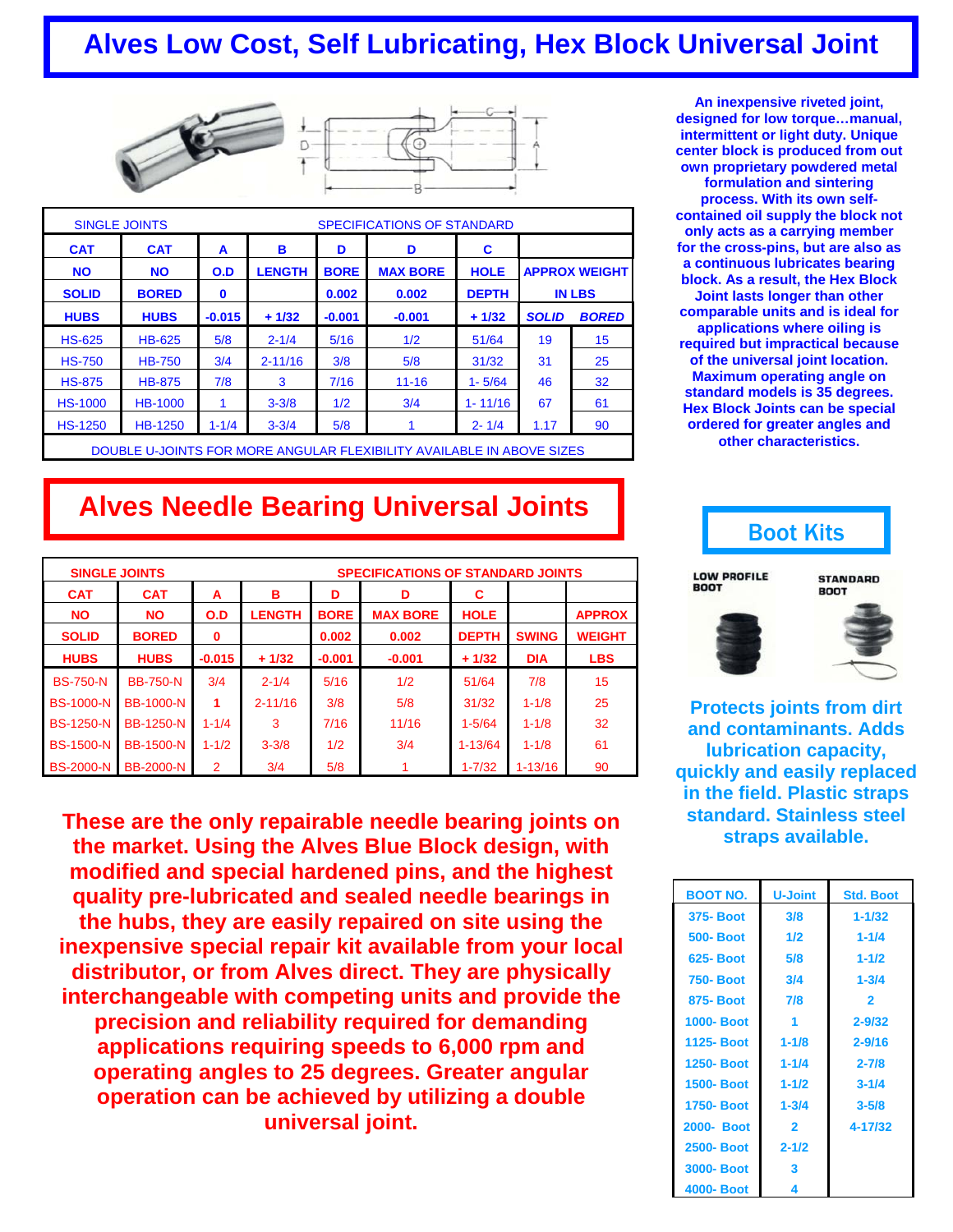#### **Universal Joint Cross Reference Guide**

| O.D               | Lovejoy® | Curtis® | Boston⊚   | Browning⊚     | Alves®  | Apex⊛  |
|-------------------|----------|---------|-----------|---------------|---------|--------|
| 3/8"              | D-1      | $C-641$ | $J-37$    | $UJ-3S$       | S-375   | 300-6  |
| 1/2               | D-2      | C-642   | $J-50$    | UJ-4S         | S-500   | 300-8  |
| 5/8"              | D-3      | $C-643$ | $J-62$    | $UJ-5S$       | $S-625$ | 300-10 |
| $^{3}/_{4}$ "     | $D-4$    | C-644   | $J-75$    | $UJ-6S$       | S-750   | 300-12 |
| $^{7}$ /8"        | $D-5$    | C-645   | $J-87$    | UJ-7S         | S-875   | 300-14 |
| 1"                | D-6      | $C-646$ | $J-100$   | $UJ-8S$       | S-1000  | 300-16 |
| $1 - \frac{1}{8}$ | D-7      | C-647   |           | UJ-9S         | S-1125  | --     |
| $1 - \frac{1}{4}$ | D-8      | C-648   | J-125     | UJ-10S        | S-1250  | 300-20 |
| $1 - \frac{1}{2}$ | $D-10$   | $C-650$ | $J-150$   | <b>UJ-12S</b> | S-1500  | 300-24 |
| $1 - \frac{3}{4}$ | D-11     | $C-651$ | J-175     | UJ-14S        | S-1750  | 300-28 |
| 2"                | D-12     | $C-652$ | $J-200$   | <b>UJ-16S</b> | S-2000  | 300-32 |
| $2 - \frac{1}{2}$ | $D-13$   | $C-653$ | $J-250$   | <b>UJ-20S</b> | S-2500  | 400-40 |
| 3"                | D-14     | $C-654$ | $J-300$   | <b>UJ-24S</b> | S-3000  | 400-48 |
| 4"                | $D-15$   | $C-655$ | $J - 400$ |               | S-4000  | 400-64 |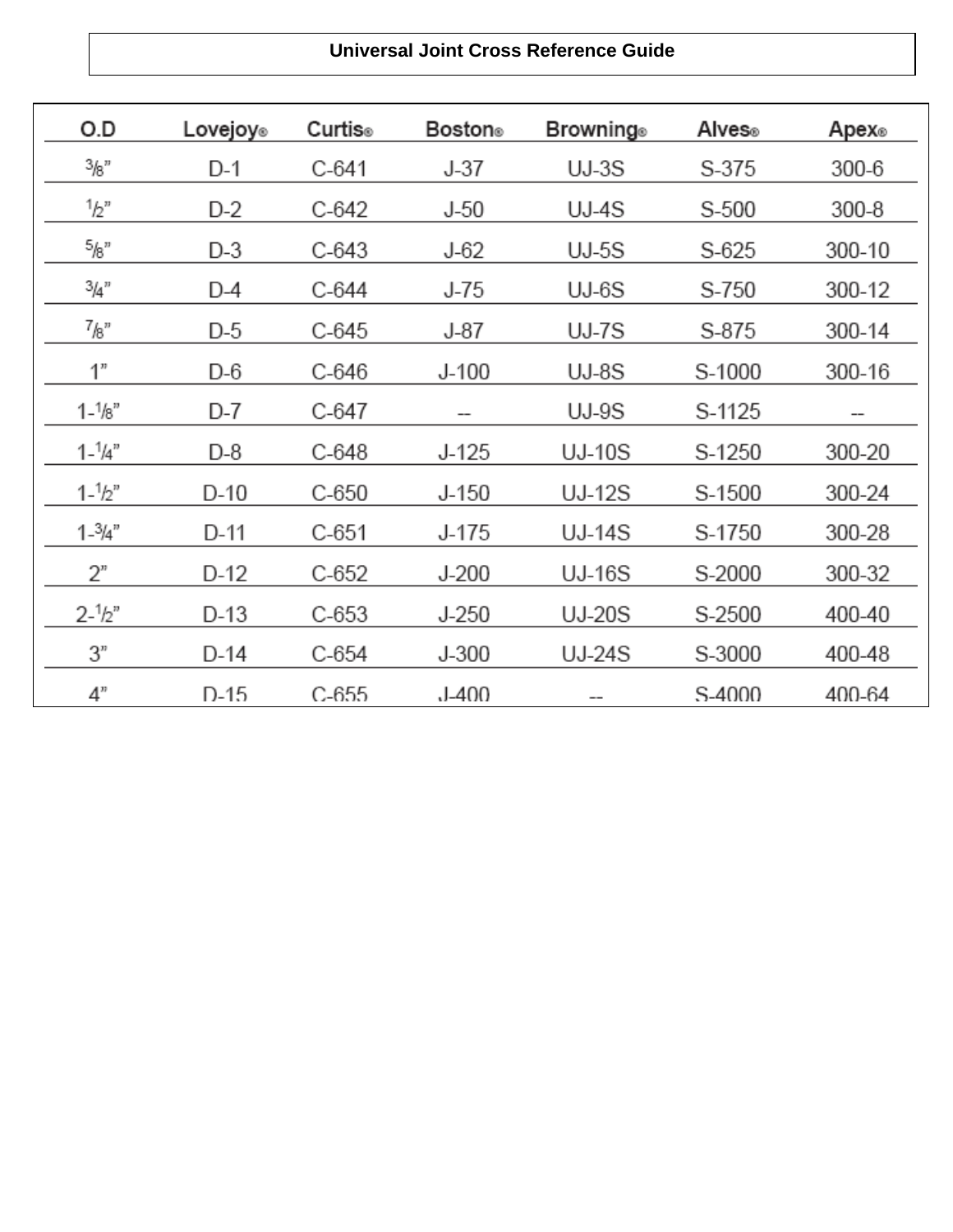

Custom Universal Joint Drawings

#### BB-1250-032-01A



 $9.5 \longrightarrow$ Ø9.53<br>THRU 15.92 HEX<br>15.96 114.3  $-47.6$  $-831.7$ 2 PLCS  $\varnothing_{22.50}^{22.25}$ 

### BB-1250-032-03A



BB-1250-276-02A

BB-1250-276-01A